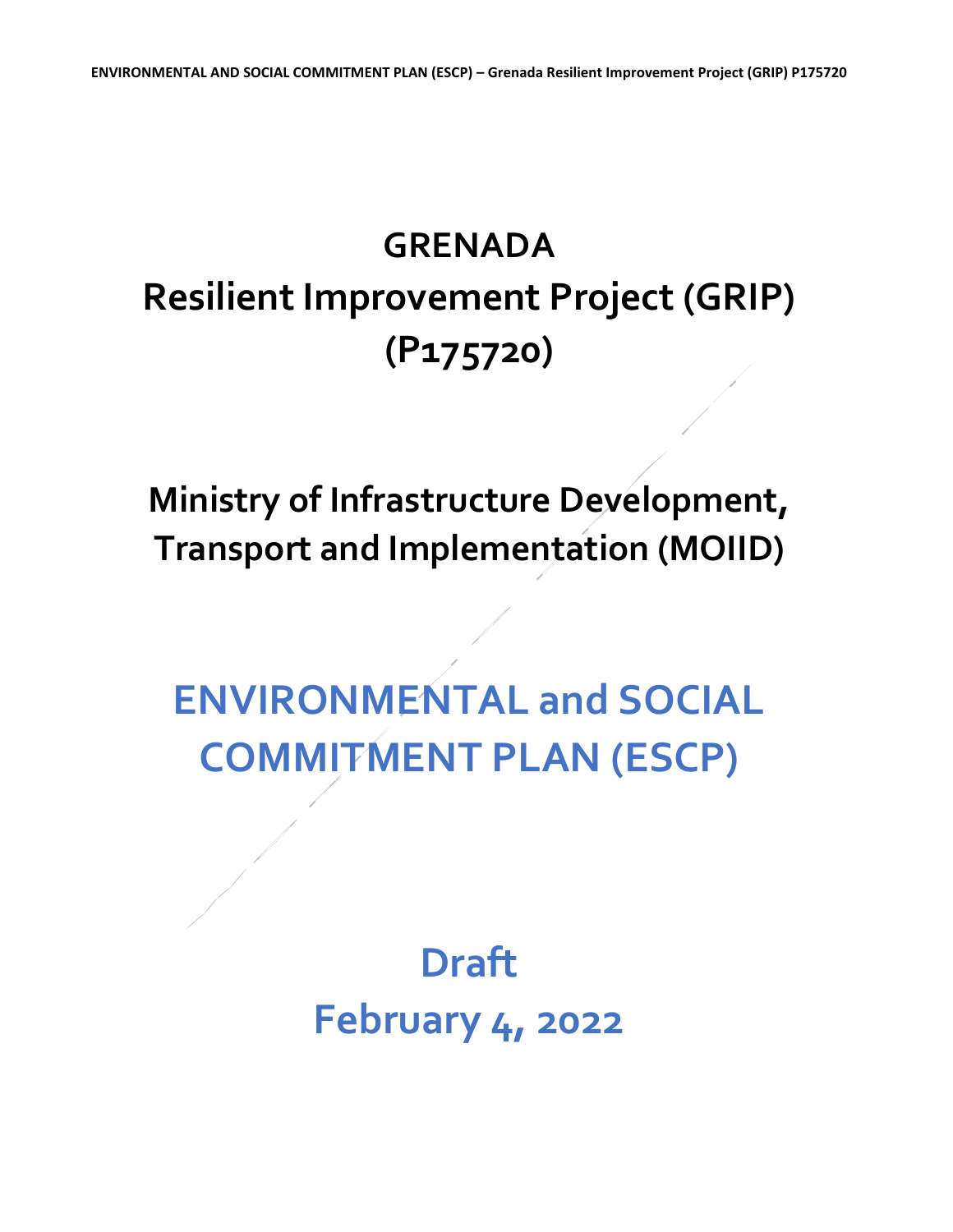## **ENVIRONMENTAL AND SOCIAL COMMITMENT PLAN**

- 1. Grenada, through the Ministry of Infrastructure Development, Transport and Implementation (MOIID), will implement the Grenada Resilient Improvement Project (GRIP). The Ministry of Infrastructure will closely collaborate with other relevant ministries, departments and Statutory Bodies critical to the components of the project. The International Development Association (hereinafter the **Bank**) has agreed to provide financing for the Project, including technical support relevant to the Bank's Environmental and Social Framework.
- 2. Grenada will implement material measures and actions so that the Project is implemented in accordance with the Environmental and Social Standards (**ESSs**). This Environmental and Social Commitment Plan (**ESCP**) sets out material measures and actions, any specific documents or plans, as well as the timing for each of these.
- 3. Grenada will also comply with the provisions of any other environmental and social (E&S) documents required under the ESSs and referred to in this ESCP, such as the Environmental and Social Impact Assessment (**ESIA**), Environmental and Social Management Plans (**ESMPs**), Stakeholder Engagement Plan (**SEP**), Labor Management Procedures (**LMP**), and other E&S provisions and plans consistent with ESIA and ESMPs, and the timelines specified in those E&S documents.
- 4. Grenada is responsible for compliance with all requirements of the ESCP even when implementation of specific measures and actions is conducted by the Ministry, agency or unit referenced in one above.
- 5. Implementation of the material measures and actions set out in this ESCP will be monitored and reported to the Bank by the government as required by the ESCP and the conditions of the legal agreement, and the Bank will monitor and assess progress and completion of the material measures and actions throughout implementation of the Project.
- 6. As agreed by the Bank and Grenada, this ESCP may be revised from time to time during Project implementation, to reflect adaptive management of Project changes and unforeseen circumstances or in response to assessment of Project performance conducted under the ESCP itself. In such circumstances, MOIID, on behalf of Grenada, will agree to the changes with the Bank and will update the ESCP to reflect such changes. Agreement on changes to the ESCP will be documented through the exchange of letters signed between the Bank and Grenada (through its authorized representative under the legal agreement), will promptly disclose the updated ESCP.
- 7. Where there are Project changes, unforeseen circumstances, or Project performance results in changes to the risks and impacts during Project implementation, Grenada shall provide additional funds, if needed, to implement actions and measures to address such risks and impacts, which may include environmental, health, safety, labor, gender-based violence, land acquisition, biodiversity or habitats, cultural heritage and stakeholder engagement.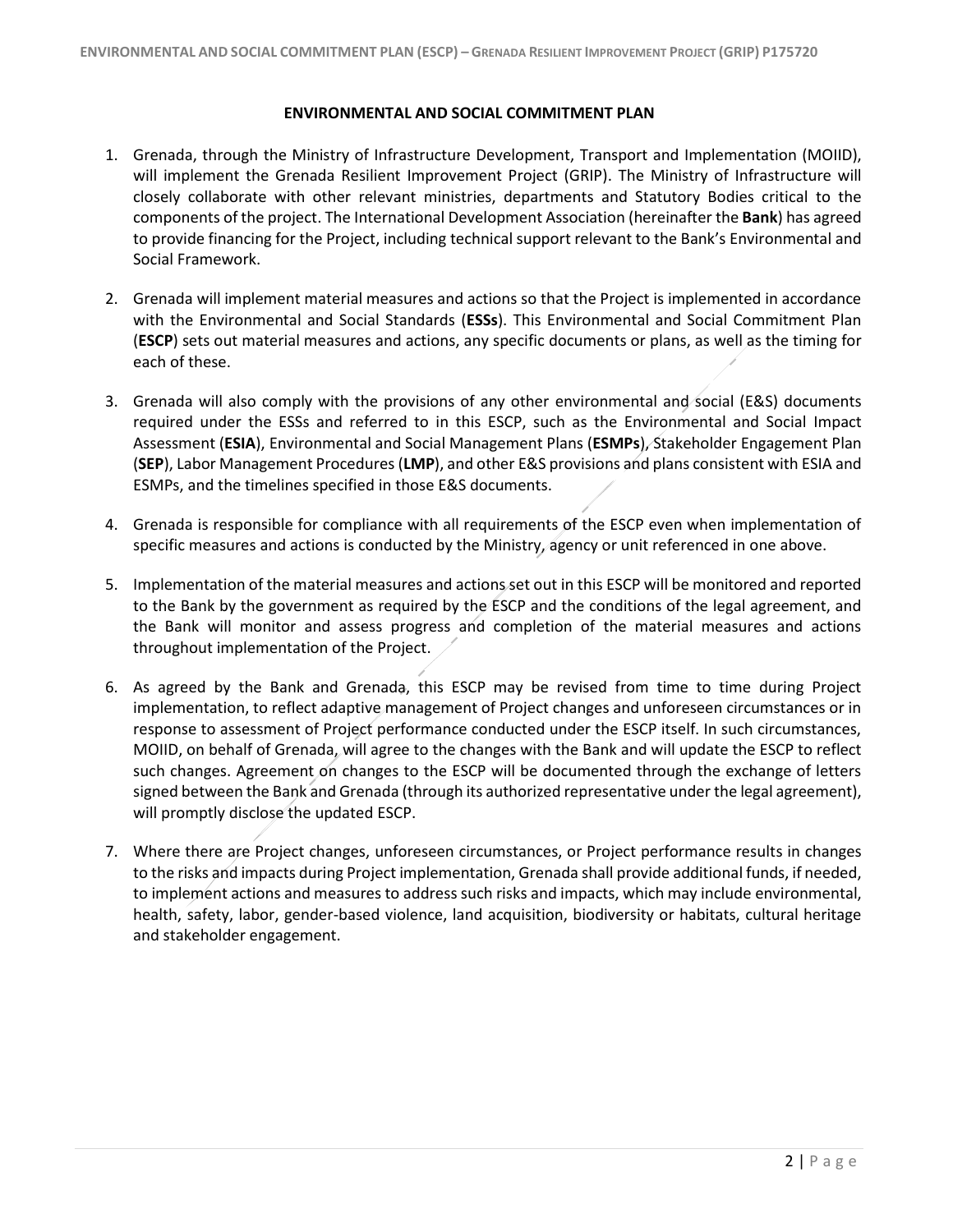|   | <b>MATERIAL MEASURES AND ACTIONS</b>                                                                                                                                                                                                                                                                                                                                                                                                                                                                                                                                                                                                                                                                                                                                                                                                                                                                                                                                                                        | <b>TIMEFRAME</b>                                                                                                                                                                                                                                                                                                                     | <b>RESPONSIBILE</b><br><b>ENTITY/AUTHORITY</b> |
|---|-------------------------------------------------------------------------------------------------------------------------------------------------------------------------------------------------------------------------------------------------------------------------------------------------------------------------------------------------------------------------------------------------------------------------------------------------------------------------------------------------------------------------------------------------------------------------------------------------------------------------------------------------------------------------------------------------------------------------------------------------------------------------------------------------------------------------------------------------------------------------------------------------------------------------------------------------------------------------------------------------------------|--------------------------------------------------------------------------------------------------------------------------------------------------------------------------------------------------------------------------------------------------------------------------------------------------------------------------------------|------------------------------------------------|
|   | <b>MONITORING AND REPORTING</b>                                                                                                                                                                                                                                                                                                                                                                                                                                                                                                                                                                                                                                                                                                                                                                                                                                                                                                                                                                             |                                                                                                                                                                                                                                                                                                                                      |                                                |
| Α | <b>REGULAR REPORTING</b><br>Prepare and submit to the Bank regular monitoring reports on the environmental,<br>social, health and safety (ESHS) performance of the Project, including but not limited<br>to the implementation of the ESCP, occurrence of incidents and accidents, status of<br>preparation and implementation of E&S documents required under the ESCP,<br>stakeholder engagement activities, and functioning of the grievance mechanism(s).                                                                                                                                                                                                                                                                                                                                                                                                                                                                                                                                               | Bi-Annual Reports will be submitted to the Bank<br>on the implementation of the ESCP.<br>Reports to be sent within the first 45 days after<br>the end of each reporting period.<br>Mid-term and completion reports will also be<br>submitted, as required by the Bank, during<br>Project implementation.                             | <b>MOIID</b>                                   |
| B | <b>INCIDENTS AND ACCIDENTS</b><br>The government will promptly notify the Bank of any incident or accident related to<br>the Project which has, or is likely to have, a significant adverse effect on the<br>environment, the affected communities, the public or workers including, inter alia,<br>cases of sexual exploitation and abuse (SEA), sexual harassment (SH), and accidents<br>that result in death, serious or multiple injuries, excessive noise and dust pollution,<br>disruptions to social and economic activities as a result of traffic delays, improper<br>waste disposal<br>Provide sufficient detail of the accident or incident indicating immediate measures<br>taken or that are planned to be taken to address an accident or incident, and any<br>information provided by any contractor and supervising entity, as appropriate.<br>Subsequently, as per the Bank's request, prepare a report on the incident or accident<br>and propose any measures to prevent its recurrence. | The Bank will be notified within 48 hours of the<br>government/Ministry of Infrastructure learning<br>of the incident or accident. Following such<br>notification, the formal submission of the report<br>of the incident or accident would be provided to<br>the Bank in a timeframe acceptable to the Bank<br>and or as requested. | <b>MOIID</b>                                   |
| C | <b>CONTRACTORS MONTHLY REPORTS</b><br>Require contractors to provide monthly monitoring reports to PIU.<br>Monthly monitoring reports will include updates on environmental, social, health and<br>safety (ESHS) of the construction sites, implementation of the ESMP, SEP and the GM.<br>Monthly reports will be submitted to the Bank by MOIID upon request.                                                                                                                                                                                                                                                                                                                                                                                                                                                                                                                                                                                                                                             | Monthly reports submitted to the PIU.<br>Reports could be collated into quarterly reports<br>for the Bank. Report submitted to the Bank upon<br>request.                                                                                                                                                                             | <b>MOIID</b>                                   |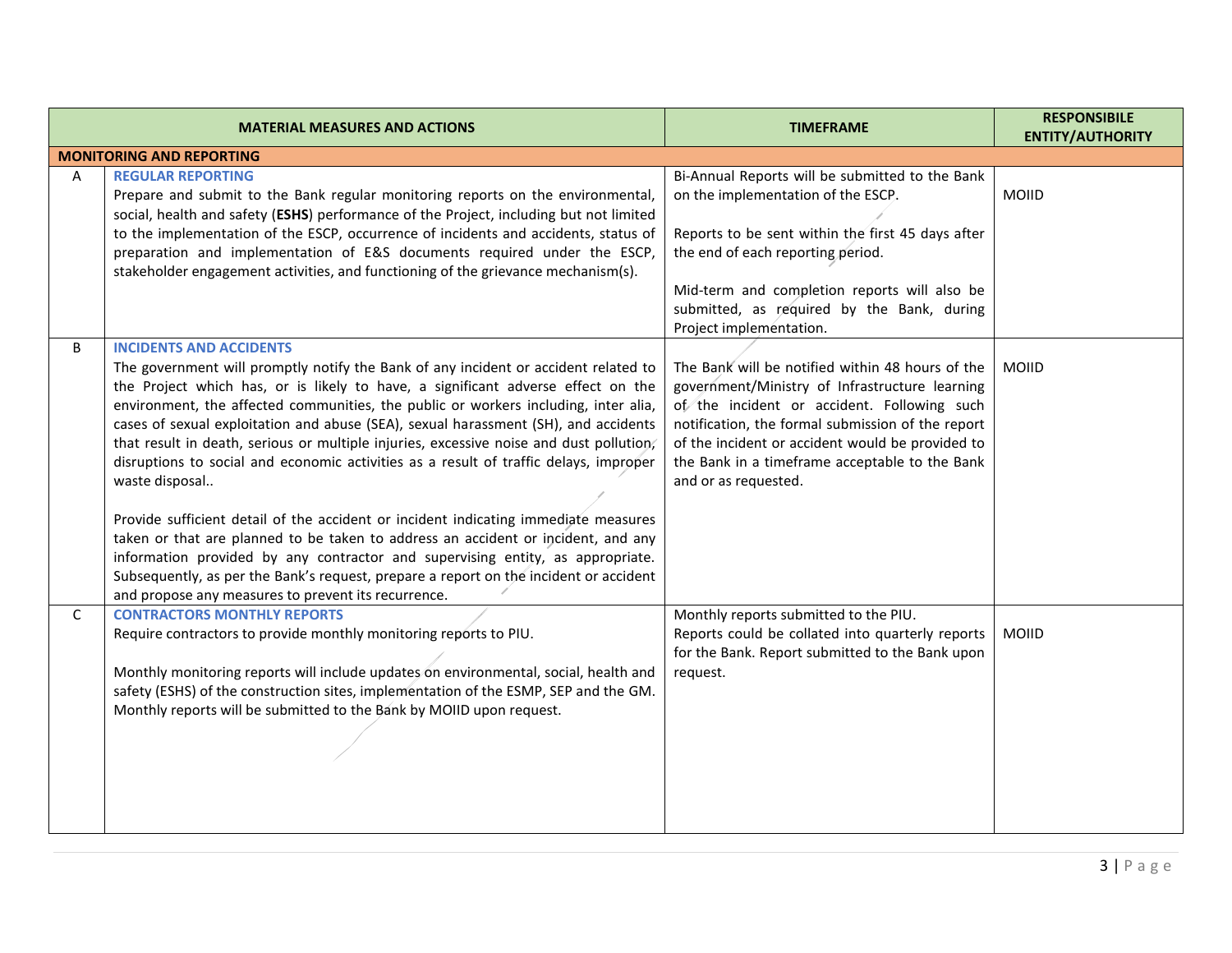|     | <b>MATERIAL MEASURES AND ACTIONS</b>                                                                                                                                                                                                                                                                                                                                                                                                                                                                                                                                                                                                                                                                                                                                                                                            | <b>TIMEFRAME</b>                                                                                                                                                                                                                                                                                    | <b>RESPONSIBILE</b><br><b>ENTITY/AUTHORITY</b> |
|-----|---------------------------------------------------------------------------------------------------------------------------------------------------------------------------------------------------------------------------------------------------------------------------------------------------------------------------------------------------------------------------------------------------------------------------------------------------------------------------------------------------------------------------------------------------------------------------------------------------------------------------------------------------------------------------------------------------------------------------------------------------------------------------------------------------------------------------------|-----------------------------------------------------------------------------------------------------------------------------------------------------------------------------------------------------------------------------------------------------------------------------------------------------|------------------------------------------------|
|     | ESS 1: ASSESSMENT AND MANAGEMENT OF ENVIRONMENTAL AND SOCIAL RISKS AND IMPACTS                                                                                                                                                                                                                                                                                                                                                                                                                                                                                                                                                                                                                                                                                                                                                  |                                                                                                                                                                                                                                                                                                     |                                                |
| 1.1 | <b>ORGANIZATIONAL STRUCTURE</b><br>A project management structure or structure specifically designed to support the<br>Project will be established at MOIID, which will include, inter alia, one (1) qualified<br>Environmental Specialist and one (1) qualified social specialist, with qualifications and<br>experience satisfactory to the Bank, and thereafter maintained throughout Project<br>implementation.<br>Adequate resources will be allocated to support management of ESHS risks of the<br>Project inclusive of the implementation of the Stakeholder Engagement Plan (SEP) and<br>the Grievance Mechanism (GM), the Labor Management Plan (LMP) and its GM and<br>for training of contractors, project staff and the MOIID's staff in the E&S requirements.                                                     | The Environmental and Social Specialists will be<br>designated within 60 days of the Effectiveness<br>Date.<br>The organizational structure as set out in this<br>ESCP will function and be maintained throughout<br>Project implementation.                                                        | <b>MOIID</b>                                   |
| 1.2 | ENVIRONMENTAL AND SOCIAL ASSESSMENT (ESA), MANAGEMENT TOOLS AND<br><b>INSTRUMENTS</b><br>Assess the environmental and social risks and impacts of proposed Project activities<br>for the physical works component of the project in a manner acceptable to the Bank.<br>a) Finalize the draft Terms of Reference (ToRs) prepared prior to Appraisal for<br>undertaking the Environmental and Social Impact Assessments (ESIAs) and<br>Environmental and Social Management Plans (ESMPs)<br>b) Prepare, consult, adopt, disclose, and implement the Environmental and Social<br>Impact Assessments (ESIAs) and Environmental and Social Management Plans<br>(ESMPs) and other plans as applicable for subprojects and other relevant Project<br>activities, in accordance with the ESS's and in a manner acceptable to the Bank. | a) ToRs to be updated prior to undertaking the<br><b>ESIA</b><br>b) The ESIAs and ESMPs shall be adopted upon<br>WB's No objection and before launching the<br>respective bidding processes. Implement ESMPs<br>throughout the entire duration of the subproject<br>or respective Project activity. | <b>MOIID</b>                                   |
| 1.3 | <b>MANAGEMENT OF CONTRACTORS</b><br>Incorporate the relevant aspects of the ESCP, the site-specific ESMPs, pertinent<br>aspects of the SEP and the LMP into ESHS specifications of the bidding documents for<br>Contractors. Thereafter ensure that the contractors comply with the ESHS<br>specifications of their respective contracts.<br>Require Contractors to prepare, adopt and implement a Contractors Construction<br>Environmental and Social Management Plan (CESMP), detailing the methods to<br>comply with the Project E&S instruments. Review and approve Contractors CESMP,<br>and any other Contractor plans.                                                                                                                                                                                                  | During the preparation of the bidding documents.<br>Supervise<br>Contractors'<br>E&S<br>performance<br>throughout Project implementation.                                                                                                                                                           | <b>MOIID</b>                                   |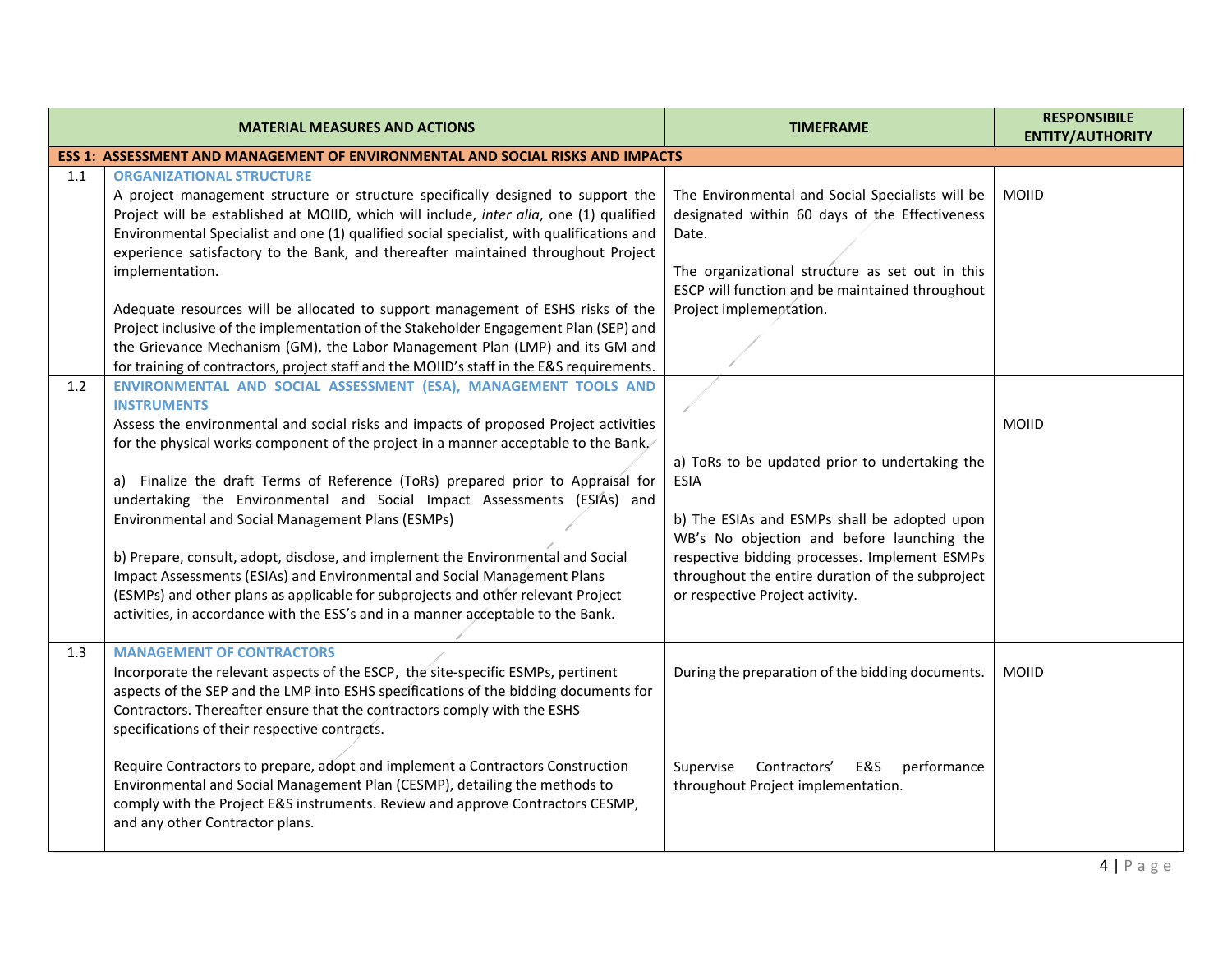|     | <b>MATERIAL MEASURES AND ACTIONS</b>                                                                                                                                                                                                                                                                                                                                                                                                                                                                                                                                                                                                                                                                                                                                                                                          | <b>TIMEFRAME</b>                                                                                                                                                                                                                                                                                                                                                                                                                                                                                                                                                                                                                                                                                                                                                                                                                                       | <b>RESPONSIBILE</b><br><b>ENTITY/AUTHORITY</b>                                                                                                                                                                                                                                    |
|-----|-------------------------------------------------------------------------------------------------------------------------------------------------------------------------------------------------------------------------------------------------------------------------------------------------------------------------------------------------------------------------------------------------------------------------------------------------------------------------------------------------------------------------------------------------------------------------------------------------------------------------------------------------------------------------------------------------------------------------------------------------------------------------------------------------------------------------------|--------------------------------------------------------------------------------------------------------------------------------------------------------------------------------------------------------------------------------------------------------------------------------------------------------------------------------------------------------------------------------------------------------------------------------------------------------------------------------------------------------------------------------------------------------------------------------------------------------------------------------------------------------------------------------------------------------------------------------------------------------------------------------------------------------------------------------------------------------|-----------------------------------------------------------------------------------------------------------------------------------------------------------------------------------------------------------------------------------------------------------------------------------|
| 1.4 | <b>CONTINGENT EMERGENCY RESPONSE</b><br>a) Ensure that the contingent emergency response (CER) Manual includes a description<br>of the E&S assessment and management arrangements and requirements in a manner<br>consistent with the ESSs, including the preparation of any required environmental and<br>social instruments for the activities to be carried under the Contingent Emergency<br>Response component of the Project (Component 3).<br>b) Prepare, adopt and disclose all the E&S instruments that may be required for<br>activities under Component 3 of the Project in accordance with the CERC Manual and<br>the ESSs, and thereafter implement the measures and actions required under said<br>instruments, within the timeframes specified in said instruments, all in a manner<br>acceptable to the Bank. | A CERC Environmental and Social Management<br>Framework (ESMF) will be developed within sixty<br>(60) days of project effectiveness.<br>a) The adoption of the CERC Manual in form,<br>substance and manner acceptable to the Bank is<br>a withdrawal condition under the applicable<br>Section and or Schedule of the legal agreement<br>for the Project (section/schedule to be included).<br>b) The E&S instruments will be submitted for the<br>Bank's review and approval, and thereafter<br>adopted before the carrying out of any activity<br>under Component 3 of the Project that requires<br>the preparation of these instruments. Once<br>adopted, these instruments will be implemented<br>in accordance with their terms, in a manner<br>acceptable<br>the<br>throughout<br>to<br>Bank<br>implementation of activities under Component 3. | MOIID or other ministry,<br>agency<br>or<br>entity<br>designated<br>by<br>the<br>government<br>for<br>the<br>Contingent<br>Emergency<br>Response component of<br>the Project (Component 3)<br>in accordance with the<br>CERC Manual, with prior<br>No Objection from the<br>Bank. |
|     | <b>ESS 2: LABOR AND WORKING CONDITIONS</b>                                                                                                                                                                                                                                                                                                                                                                                                                                                                                                                                                                                                                                                                                                                                                                                    |                                                                                                                                                                                                                                                                                                                                                                                                                                                                                                                                                                                                                                                                                                                                                                                                                                                        |                                                                                                                                                                                                                                                                                   |
| 2.1 | <b>LABOR MANAGEMENT PROCEDURES</b><br>Prepare, consult, update, adopt, and implement the LMP including, inter alia,<br>occupational, health and safety (OHS) measures that have been developed for the<br>Project, in a manner acceptable to the Bank.                                                                                                                                                                                                                                                                                                                                                                                                                                                                                                                                                                        | LMP to be updated within 60 days of project<br>effectiveness and implemented throughout<br>project implementation.                                                                                                                                                                                                                                                                                                                                                                                                                                                                                                                                                                                                                                                                                                                                     | <b>MOIID</b>                                                                                                                                                                                                                                                                      |
| 2.2 | <b>GRIEVANCE MECHANISM FOR PROJECT WORKERS</b><br>a) Establish, maintain, and operate a grievance mechanism for Project workers, as<br>described in the LMP and consistent with ESS2.<br>b) Incorporate the requirements of the GM for workers into the bidding documents<br>and the corresponding contracts.                                                                                                                                                                                                                                                                                                                                                                                                                                                                                                                 | a) Grievance mechanism operational prior to the<br>engagement of Project workers and maintained<br>monitored<br>throughout<br>and<br>Project<br>implementation.<br>Before starting bidding processes and<br>b)<br>thereafter<br>incorporate into the respective<br>contracts.                                                                                                                                                                                                                                                                                                                                                                                                                                                                                                                                                                          | <b>MOIID</b>                                                                                                                                                                                                                                                                      |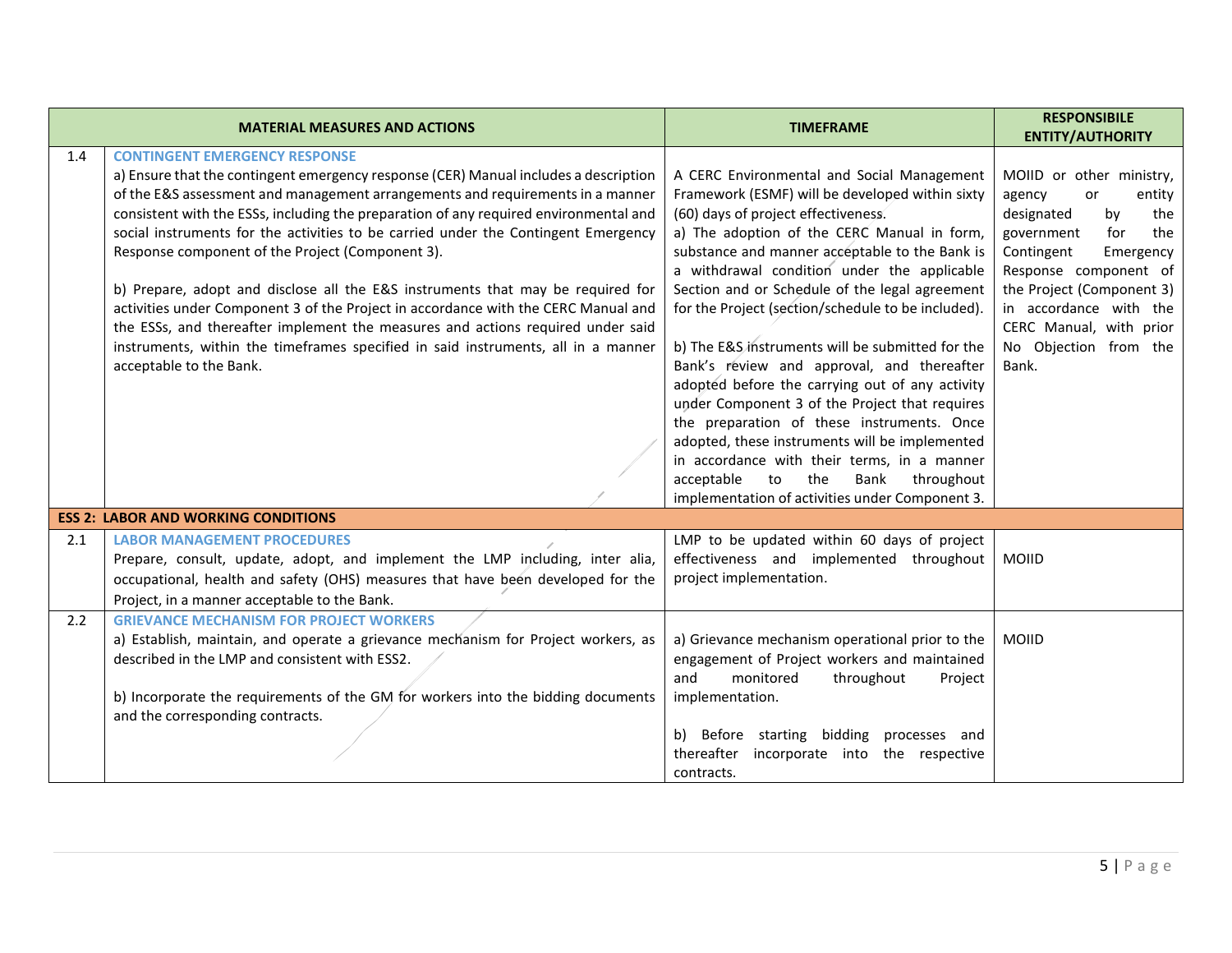|     | <b>MATERIAL MEASURES AND ACTIONS</b>                                                                                                                                                                                                                                                                                                                                                              | <b>TIMEFRAME</b>                                                                                                                        | <b>RESPONSIBILE</b><br><b>ENTITY/AUTHORITY</b> |
|-----|---------------------------------------------------------------------------------------------------------------------------------------------------------------------------------------------------------------------------------------------------------------------------------------------------------------------------------------------------------------------------------------------------|-----------------------------------------------------------------------------------------------------------------------------------------|------------------------------------------------|
| 2.3 | <b>OCCUPATIONAL HEALTH AND SAFETY (OHS) MEASURES</b><br>Develop and implement OHS measures as part of the development and<br>implementation of the site specific ESMP in a manner acceptable to the Bank.                                                                                                                                                                                         | a) Same timeframe as for the preparation and<br>implementation of the ESMPs, under action 1.2.                                          | <b>MOIID</b>                                   |
|     | b) Incorporate the OHS measures into bidding documents and contracts with<br>consulting firms, contractors and supervision firms.                                                                                                                                                                                                                                                                 | b) Prior to commencing the corresponding<br>bidding process of each works and<br>thereafter incorporate in the respective<br>contracts. |                                                |
|     | c) Ensure that the OHS measures specified are implemented for each work<br>site/activity.                                                                                                                                                                                                                                                                                                         | c) Throughout implementation of each individual<br>subproject or respective Project activity.                                           |                                                |
| 2.4 | <b>EMERGENCY PREPAREDNESS AND RESPONSE</b><br>Develop and implement Emergency Response Plan (ERP) as part of the site-specific<br>ESMPs. Ensure workers and contractors are trained to implement the ERP.                                                                                                                                                                                         | Same timeframe as for the preparation and<br>implementation of the ESMPs, under action 1.2.                                             | <b>MOIID</b>                                   |
| 2.5 | <b>CODE OF CONDUCT</b><br>Establish provisions in the bidding documents to include a Code of Conduct to be<br>signed by all workers, including contractors and subcontractors. The Code of Conduct<br>must be based on the format contained in the LMP and should address, among other<br>issues, the risk of Sexual Exploitation and Abuse (SEA) and Sexual Harassment (SH) in<br>the workplace. | Before launching the bidding process.<br>Code of conduct must be adhered to throughout<br>Project implementation.                       | <b>MOIID</b>                                   |
|     | <b>ESS 3: RESOURCE EFFICIENCY AND POLLUTION PREVENTION AND MANAGEMENT</b>                                                                                                                                                                                                                                                                                                                         |                                                                                                                                         |                                                |
| 3.1 | <b>WASTE MANAGEMENT POLLUTION MANAGEMENT AND MATERIALS</b><br><b>MANAGEMENT</b><br>Develop and implement waste management measures, as part of the ESMPs.                                                                                                                                                                                                                                         | Same timeframe as for the preparation and<br>implementation of the ESMPs, under action 1.2.                                             | <b>MOIID</b>                                   |
|     | Require the Contractor to prepare Erosion and Sediment Control Plan (ESCP),<br>Pollution Prevention and Control Plan (PPCP), Waste Minimization and Management<br>Plan (WMMP) and Spill Management Plan (SMP) as part of the CESMP to comply with<br>the ESMP.                                                                                                                                    | Supervise the CESMP throughout<br>Project Implementation.                                                                               |                                                |
|     | <b>ESS 4: COMMUNITY HEALTH AND SAFETY</b>                                                                                                                                                                                                                                                                                                                                                         |                                                                                                                                         |                                                |

 $\overline{\phantom{a}}$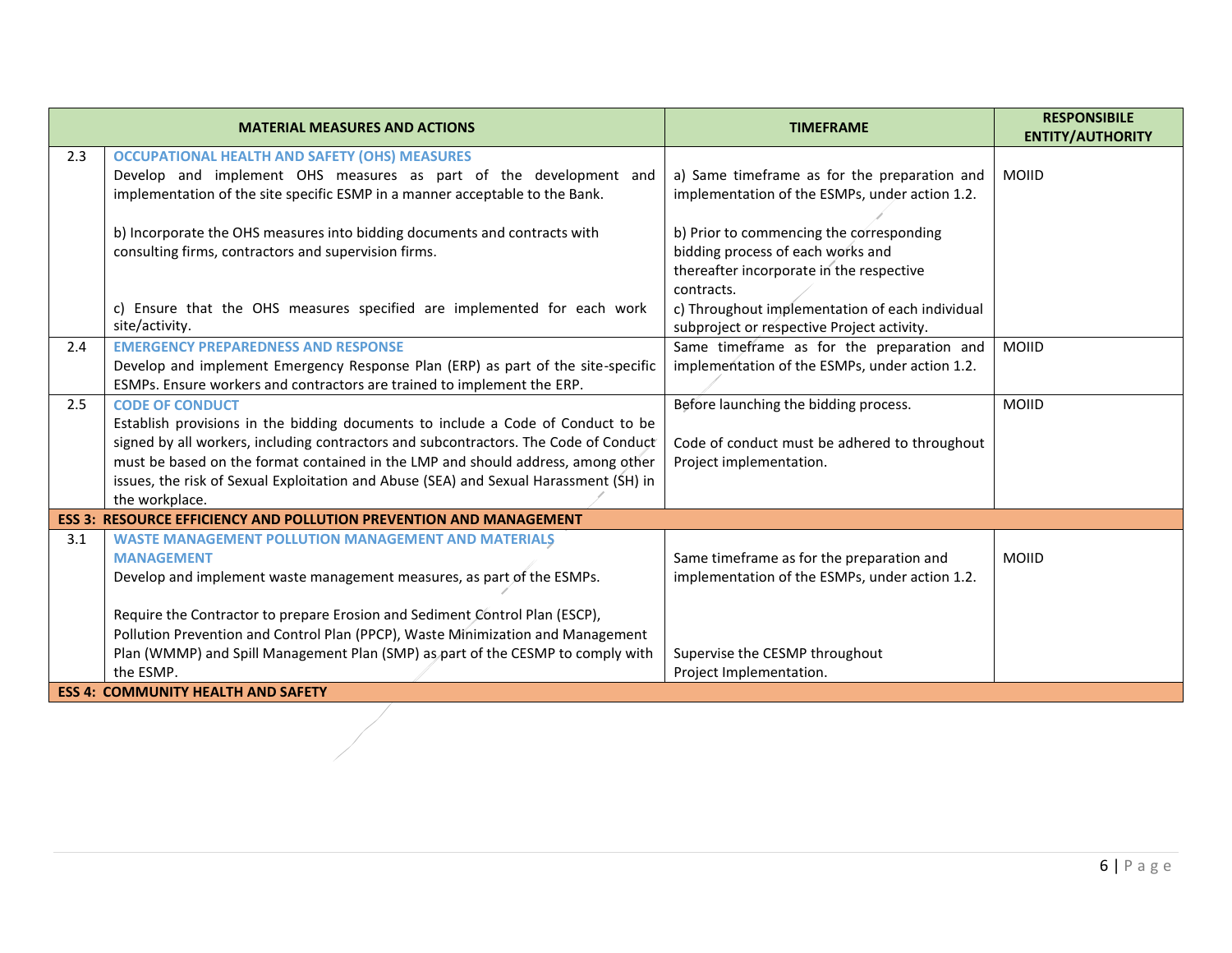|     | <b>MATERIAL MEASURES AND ACTIONS</b>                                                                                                                                                                                                                                                                                                                                                                                                                                                                                                                       | <b>TIMEFRAME</b>                                                                                                                                                                                                                                           | <b>RESPONSIBILE</b><br><b>ENTITY/AUTHORITY</b> |
|-----|------------------------------------------------------------------------------------------------------------------------------------------------------------------------------------------------------------------------------------------------------------------------------------------------------------------------------------------------------------------------------------------------------------------------------------------------------------------------------------------------------------------------------------------------------------|------------------------------------------------------------------------------------------------------------------------------------------------------------------------------------------------------------------------------------------------------------|------------------------------------------------|
| 4.1 | <b>TRAFFIC AND ROAD SAFETY</b><br>Develop and implement Traffic and Road Safety Management measures to assess and<br>manage traffic and road safety risks to motorists and the community in the ESMPs to<br>be developed under action 1.2 above.<br>Require the Contractor to prepare a Traffic and Road Safety Management Plan as<br>part of the CESMP.                                                                                                                                                                                                   | Same timeframe as for the preparation and<br>implementation of the ESMPs, under action 1.2.<br>Implement the Traffic and Road Safety<br>Management Plan throughout Project<br>Implementation.<br>Supervise the CESMP throughout<br>Project Implementation. | <b>MOIID</b>                                   |
| 4.2 | <b>COMMUNITY HEALTH AND SAFETY</b><br>Prepare, adopt, and implement Community Health and Safety measures and actions<br>to assess and manage specific risks and impacts to the community arising from Project<br>activities, including in relation to behavior of Project workers and any risks of labor<br>influx in the ESMPs to be developed under action 1.2 above.<br>Require the Contractor to prepare Community Health and Safety Plan (CHSP) as part<br>of the CESMP to comply with the ESMP.                                                      | Same timeframe as for the preparation and<br>implementation of the ESMPs, under action 1.2.<br>Implement the CHSP throughout Project<br>Implementation.<br>Supervise the CESMP throughout<br>Project Implementation.                                       | <b>MOIID</b>                                   |
| 4.3 | <b>EMERGENCY MANAGEMENT</b><br>Develop, adopt, and implement emergency preparedness and response measures in<br>the ESMPs under action 1.2 above. It must cover emergencies such as fires or explosion<br>or communicable diseases prevention such as COVID-19.<br>Require the Contractor to prepare an Emergency Response Plan (ERP) as part of the<br>CESMP to comply with the ESMP.                                                                                                                                                                     | Same timeframe as for the preparation and<br>implementation of the ESMPs, under action 1.2.<br>Implement the ERP throughout Project<br>Implementation.<br>Supervise the CESMP throughout Project<br>Implementation.                                        | <b>MOIID</b>                                   |
| 4.4 | SEXUAL EXPLOITATION AND ABUSE (SEA) AND SEXUAL HARASSMENT (SH)<br>Implement sexual abuse and exploitation and sexual harassment (SEA/SH) prevention<br>and response measures, proportionate to the risks of the Project, including<br>availability of a list of services for victims of SEA/SH in the areas of intervention,<br>adoption of the code of conduct by all workers, and adequate treatment of SEA/SH<br>grievances in the Project level GRM, as reflected in the SEP and LMP. These<br>measures shall also be included in site-specific ESMPs. | Throughout Project implementation                                                                                                                                                                                                                          | <b>MOIID</b>                                   |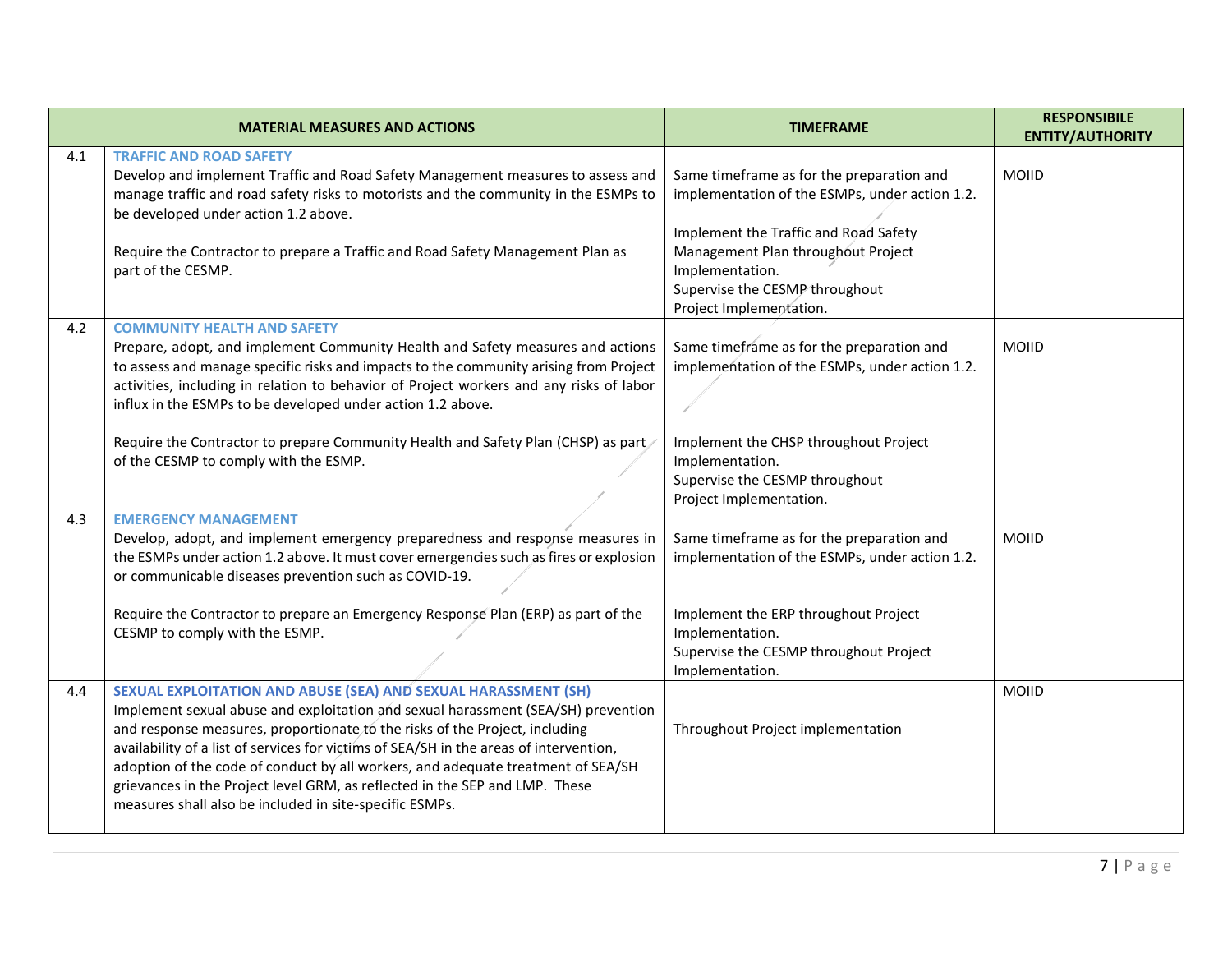|                                                                                                      | <b>MATERIAL MEASURES AND ACTIONS</b>                                                                                                               | <b>TIMEFRAME</b>                                  | <b>RESPONSIBILE</b><br><b>ENTITY/AUTHORITY</b> |  |
|------------------------------------------------------------------------------------------------------|----------------------------------------------------------------------------------------------------------------------------------------------------|---------------------------------------------------|------------------------------------------------|--|
| 4.5                                                                                                  | <b>UNIVERSAL ACCESS</b>                                                                                                                            | To be incorporated prior to the commencement      | <b>MOIID</b>                                   |  |
|                                                                                                      | Civil work designs and designs developed through Technical Assistance under the<br>Project shall incorporate the concept of universal access.      | of construction activities                        |                                                |  |
|                                                                                                      | <b>ESS 5: LAND ACQUISITION, RESTRICTIONS ON LAND USE AND INVOLUNTARY RESETTLEMENT</b>                                                              |                                                   |                                                |  |
| 5.1                                                                                                  | <b>RESETTLEMENT ACTION PLANS</b>                                                                                                                   | RAPs should be submitted for the Bank's           |                                                |  |
|                                                                                                      | Prepare and implement Resettlement Action Plans (RAPs) to minimize land acquisition,                                                               | approval and shall be fully implemented           | <b>MOIID</b>                                   |  |
|                                                                                                      | restrictions on land use, involuntary resettlement or relocation (where avoidance is                                                               | (including the full payment of compensation at    |                                                |  |
|                                                                                                      | not possible) and to avoid or minimize economic displacement where possible. RAPs                                                                  | replacement cost and provision of resettlement    |                                                |  |
|                                                                                                      | must contain measures to provide compensation, relocation assistance where                                                                         | assistance) prior to any displacement and the     |                                                |  |
|                                                                                                      | required and GM for individuals, households and businesses affected by the project.                                                                | commencing of any Project activities that involve |                                                |  |
|                                                                                                      |                                                                                                                                                    | land acquisition and resettlement.                |                                                |  |
|                                                                                                      |                                                                                                                                                    |                                                   |                                                |  |
| 5.2                                                                                                  | <b>GRIEVANCE MECHANISM</b>                                                                                                                         | Same time frame as 5.1                            | <b>MOIID</b>                                   |  |
|                                                                                                      | Prepare, adopt and implement the arrangements for the grievance mechanism to<br>address re-settlement complaints as described in the RAPs and SEP. |                                                   |                                                |  |
|                                                                                                      |                                                                                                                                                    |                                                   |                                                |  |
|                                                                                                      | <b>ESS 6: BIODIVERSITY CONSERVATION AND SUSTAINABLE MANAGEMENT OF LIVING NATURAL RESOURCES</b>                                                     |                                                   |                                                |  |
| 6.1                                                                                                  | <b>BIODIVERSITY MANAGEMENT</b>                                                                                                                     |                                                   |                                                |  |
|                                                                                                      | Develop, adopt and implement measures to manage the potential risks and impacts                                                                    | Same timeframe as for the preparation and         | <b>MOIID</b>                                   |  |
|                                                                                                      | to biodiversity as detailed in the ESMPs of the subprojects.                                                                                       | implementation of the ESMPs, under action 1.2.    |                                                |  |
|                                                                                                      |                                                                                                                                                    |                                                   |                                                |  |
|                                                                                                      | Require the Contractor to prepare detailed methodologies in the CESMP to comply                                                                    | Implement the ESMPs throughout Project            |                                                |  |
|                                                                                                      | with the biodiversity management procedures                                                                                                        | Implementation.                                   |                                                |  |
|                                                                                                      |                                                                                                                                                    | Supervise the CESMP throughout Project            |                                                |  |
|                                                                                                      |                                                                                                                                                    | Implementation.                                   |                                                |  |
| ESS 7: INDIGENOUS PEOPLES/SUB-SAHARAN AFRICAN HISTORICALLY UNDERSERVED TRADITIONAL LOCAL COMMUNITIES |                                                                                                                                                    |                                                   |                                                |  |
| Not relevant for the Project.                                                                        |                                                                                                                                                    |                                                   |                                                |  |
|                                                                                                      | <b>ESS 8: CULTURAL HERITAGE</b>                                                                                                                    |                                                   |                                                |  |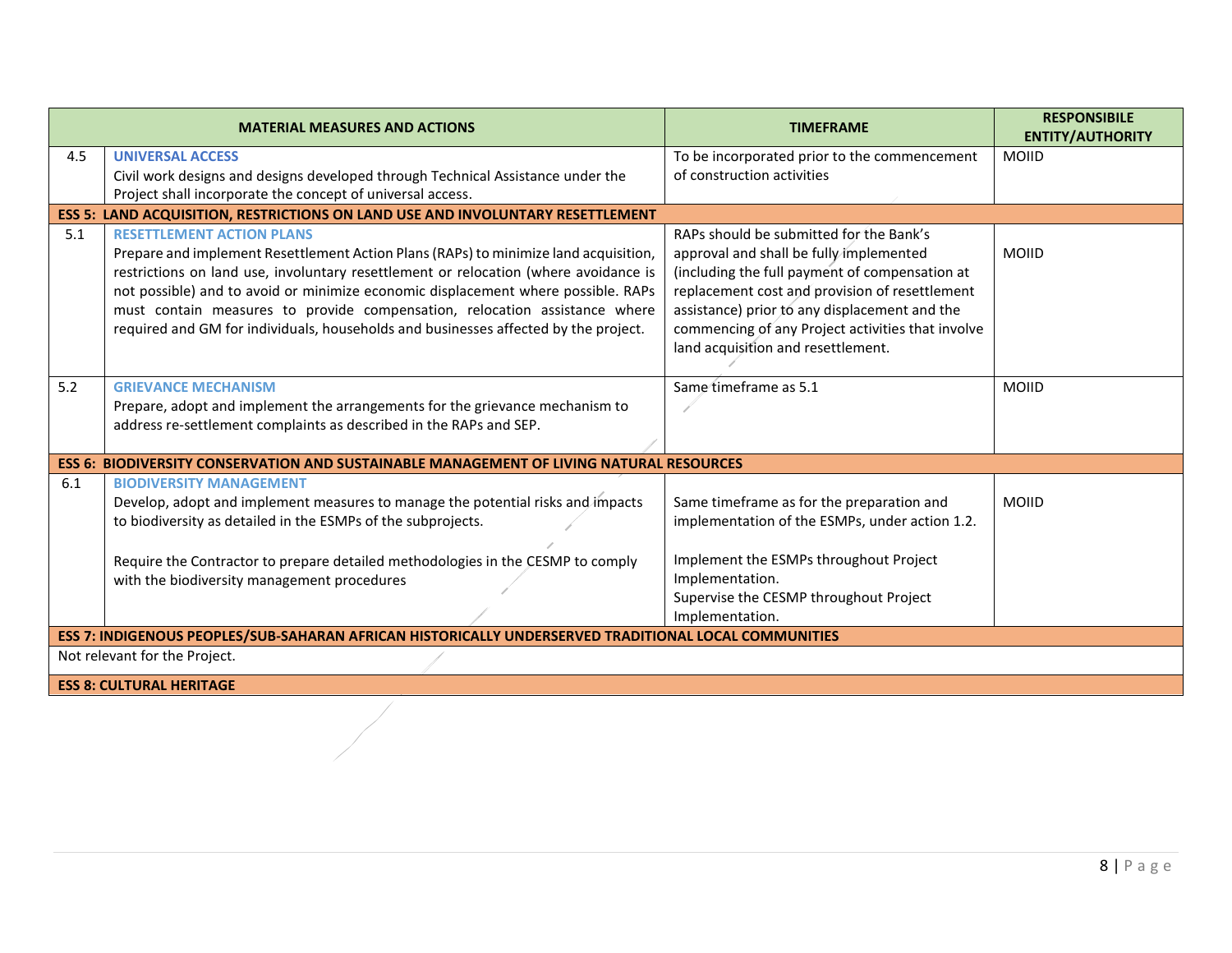|      | <b>MATERIAL MEASURES AND ACTIONS</b>                                                                                                                                                                                                                                                                                                                                                                                                                                                                                                                                                                                                                                                                                                                                                                                                                                   | <b>TIMEFRAME</b>                                                                                                                                                                                                                                                                                                                                                                       | <b>RESPONSIBILE</b><br><b>ENTITY/AUTHORITY</b> |
|------|------------------------------------------------------------------------------------------------------------------------------------------------------------------------------------------------------------------------------------------------------------------------------------------------------------------------------------------------------------------------------------------------------------------------------------------------------------------------------------------------------------------------------------------------------------------------------------------------------------------------------------------------------------------------------------------------------------------------------------------------------------------------------------------------------------------------------------------------------------------------|----------------------------------------------------------------------------------------------------------------------------------------------------------------------------------------------------------------------------------------------------------------------------------------------------------------------------------------------------------------------------------------|------------------------------------------------|
| 8.1  | <b>CHANCE FINDS</b><br>Develop, adopt, and implement the chance finds procedure (CFP) described in the<br>ESMPs for the subprojects.<br>Require the Contractor to prepare detailed methodologies in the<br>CESMP to comply with the chance find procedures.                                                                                                                                                                                                                                                                                                                                                                                                                                                                                                                                                                                                            | Same timeframe as for the preparation and<br>implementation of the ESMPs, under action 1.2.<br>Implement the ESMPs throughout Project<br>Implementation.<br>Supervise the CESMP throughout Project<br>Implementation.                                                                                                                                                                  | <b>MOIID</b>                                   |
|      | <b>ESS 9: FINANCIAL INTERMEDIARIES</b>                                                                                                                                                                                                                                                                                                                                                                                                                                                                                                                                                                                                                                                                                                                                                                                                                                 |                                                                                                                                                                                                                                                                                                                                                                                        |                                                |
|      | Not relevant for the Project.                                                                                                                                                                                                                                                                                                                                                                                                                                                                                                                                                                                                                                                                                                                                                                                                                                          |                                                                                                                                                                                                                                                                                                                                                                                        |                                                |
| 10.1 | <b>ESS 10: STAKEHOLDER ENGAGEMENT AND INFORMATION DISCLOSURE</b><br>STAKEHOLDER ENGAGEMENT PLAN PREPARATION AND IMPLEMENTATION<br>Prepare, consult, adopt, disclose, update (as needed) and implement Stakeholder<br>Engagement Plan (SEP) consistent with the relevant ESSs, in a manner acceptable to<br>the Bank, to establish measures to allow for a continuous engagement and adequate<br>communication strategies with all relevant stakeholders, including virtual<br>consultations, throughout Project implementation.                                                                                                                                                                                                                                                                                                                                        | A draft SEP was prepared, consulted, approved by<br>the Bank and disclosed prior to appraisal. Submit<br>the final SEP, incorporating and taking into<br>account stakeholders' feedback, for the Bank's no<br>objection and adopt and disclose no later than<br>sixty (60) days after the Project Effective Date.<br>The SEP shall be implemented throughout Project<br>implementation | <b>MOIID</b>                                   |
| 10.2 | <b>PROJECT GRIEVANCE MECHANISM</b><br>a) An accessible grievance mechanism shall be established, publicized, maintained, and<br>operated to receive and facilitate resolution of concerns and grievances in relation to<br>the Project, promptly and effectively, in a transparent manner that is culturally<br>appropriate and readily accessible to all Project-affected parties, at no cost and<br>without retribution, including concerns and grievances filed anonymously, in a manner<br>consistent with ESS10.<br>b) The grievance mechanism shall also receive, register, and address concerns and<br>grievances related to sexual exploitation and abuse, sexual harassment in a safe and<br>confidential manner, including through the referral of survivors to gender-based<br>violence service providers.<br>c) Report on project-level GM implementation. | a) and b) Establish the grievance mechanism,<br>prior to the implementation of project activities<br>and thereafter maintain and operate the<br>mechanism throughout Project implementation<br>c) Report on GM as part of the six-monthly<br>reports required under action a) and b) above.                                                                                            | <b>MOIID</b>                                   |
|      | <b>CAPACITY SUPPORT (TRAINING)</b>                                                                                                                                                                                                                                                                                                                                                                                                                                                                                                                                                                                                                                                                                                                                                                                                                                     |                                                                                                                                                                                                                                                                                                                                                                                        |                                                |
|      |                                                                                                                                                                                                                                                                                                                                                                                                                                                                                                                                                                                                                                                                                                                                                                                                                                                                        |                                                                                                                                                                                                                                                                                                                                                                                        |                                                |